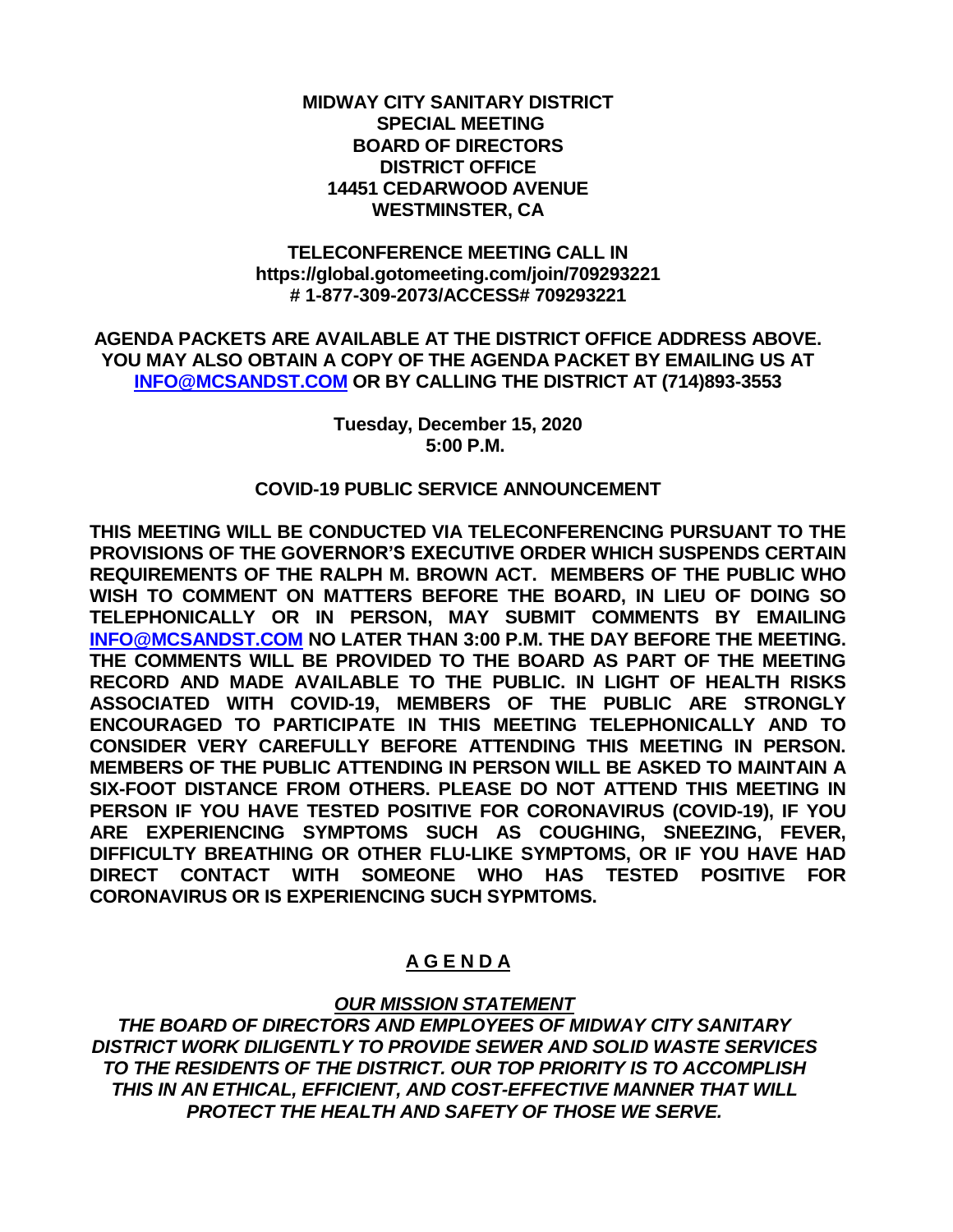In accordance with the requirements of California Government Code Section 54954.2, this Agenda is posted not less than 72 hours prior to the meeting date and time above. All written materials relating to each agenda item are available for public inspection in the office of the Board Secretary.

In the event any matter not listed on this agenda is proposed to be submitted to the Board for discussion and/or action, it will be done in compliance with Section 54954.2, or as set forth on a Supplemental Agenda posted not less than 72 hours prior to the meeting.

Please Note: The District complies with the provisions of the Americans with Disabilities Act (ADA). Anyone needing special assistance please contact the District's Secretary at (714) 893-3553, at least one business day prior to the meeting so that we may accommodate you.

## **1. CALL TO ORDER/PLEDGE OF ALLEGIANCE AND INVOCATION**

**2. ROLL CALL**

## **3. PUBLIC COMMENTS:**

All persons wishing to address the Board on specific Agenda items or matters of general interest should do so at this time. As determined by the President, speakers may be deferred until the specific item is taken for discussion and remarks may be limited to three (3) minutes.

## **4. APPROVAL OF THE MINUTES OF THE SPECIAL MEETING OF DEC. 1, 2020** *(Roll Call Vote)*

**APPROVAL OF THE MINUTES OF THE SPECIAL MEETING OF DEC. 4, 2020**  *(Roll Call Vote)*

## **5. APPROVAL OF EXPENDITURES**

A. Approval of Demands in the Amount of \$ 411,019.65 *(Roll Call Vote)*

## **6. REPORTS**

The President, General Manager, General Counsel and other staff present verbal reports on miscellaneous matters of general interest to the Directors. These reports are for information only and require no action by the Directors.

- A. Report of President
- B. Report of General Manager
- C. Report from the Orange County Sanitation District Meeting on Dec. 9, 2020

## **7. CONSENT CALENDAR**

All matters listed on the Consent Calendar are considered routine and will be acted upon at the same time unless separate discussion and/or action is requested by a Board Member, the public, or staff. *(Roll Call Vote)*